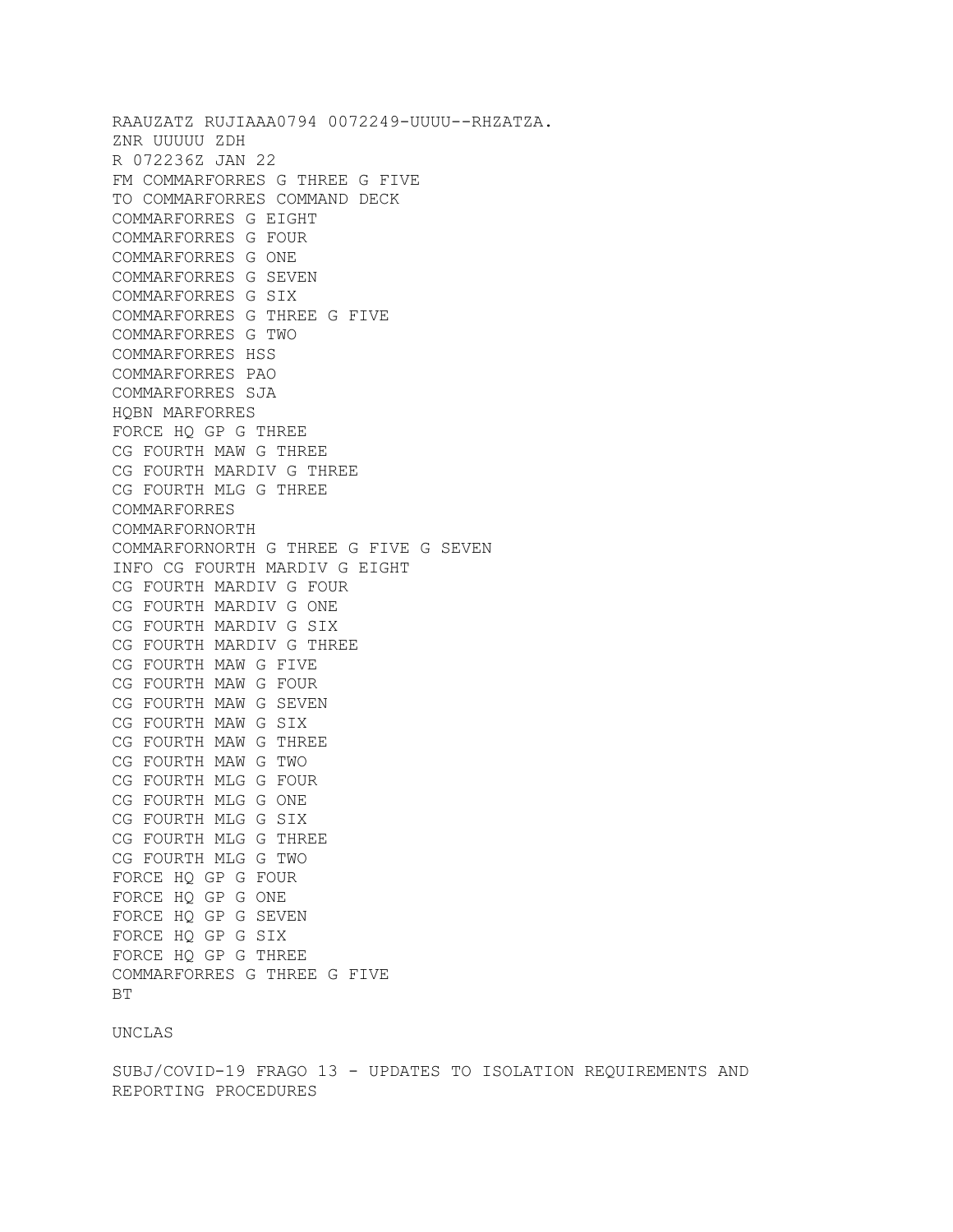REF/A/MSG/MARADMIN/733/21// REF/B/MSG/COMMARFORRES G THREE G FIVE/DTG: 281243Z SEP 21// REF/C/MSG/MARADMIN/612/21// REF/D/MSG/MARADMIN/533/21// REF/E/MSG/USD MEMO FOR FORCE HEALTH PROTECTION GUIDANCE (SUPPLEMENT 15) REVISION 3 - DEPARTMENT OF DEFENSE GUIDANCE FOR CORONAVIRUS DISEASE 2019 LABORATORY TESTING SERVICES/30 DEC 21// REF/F/MSG/USD MEMO TOOLS TO MITIGATE THE THREAT OF THE OMICRON VARIANT OF CORONAVIRUS DISEASE 2019 IN THE DEPARTMENT OF DEFENSE/30 DEC 21// REF/G/MSG/ USD MEMO FOR FORCE HEALTH PROTECTION GUIDANCE (SUPPLEMENT 18) - DEPARTMENT OF DEFENSE GUIDANCE FOR PROTECTING ALL PERSONNEL IN DEPARTMENT OF DEFENSE WORKPLACES DURING THE CORONAVIRUS DISEASE 2019 PANDEMIC/17 MAR 2021// NARR// REF A CHANGE 1 TO SUPPLEMENTAL GUIDANCE (2) TO MANDATORY COVID-19 VACCINATION OF MARINE CORPS ACTIVE AND RESERVE COMPONENTS// REF B IS THE MARFORRES FRAGO - 11 MANDATORY COVID-19 VACCINATION FOR DOD SERVICE// REF C IS SUPPLEMENTAL GUIDANCE (2) TO MANDATORY COVID-19 VACCINATION OF MARINE CORPS ACTIVE AND RESERVE COMPONENTS// REF D IS SUPPLEMENTAL GUIDANCE TO MANDATORY COVID-19 VACCINATION OF MARINE CORPS ACTIVE AND RESERVE COMPONENTS// REF E IS FORCE HEALTH PROTECTION (FHP) SUPPLEMENT PROVIDING GUIDANCE ON COVID-19 TESTING FOR ELIGIBLE PERSONS SUSPECTED OF HAVING CONTRACTED COVID-19, AND APPLIES CENTERS FOR DISEASE CONTROL AND PREVENTION (CDC) TESTING GUIDANCE IN THE DOD CONTEXT// REF F IS THE UPDATE ON TOOLS TO MITIGATE THE THREAT OF THE OMICRON VARIANT OF CORONAVIRUS DISEASE 2019 (COVID-I9) IN THE DOD// REF G IS FORCE HEALTH PROTECTION GUIDANCE (SUPPLEMENT 18) -DEPARTMENT OF DEFENSE GUIDANCE FOR PROTECTING ALL PERSONNEL IN DEPARTMENT OF DEFENSE WORKPLACES DURING THE CORONAVIRUS DISEASE 2019 PANDEMIC// ATT/1/DOC/Force Health Protection Guidance (Supplement 15) Revision 3 - Department of Defense Guidance for Coronavirus Disease 2019 Laboratory Testing Services ATT/2/DOC/Tools to Mitigate the Threat of the Omicron Variant of Coronavirus Disease 2019 in the Department of Defense POC/1/DEWSON, J.A./MAJ/MARFORRES G-35/ ASST FUTURE OPERATIONS OFFICER /COMM:504-697-7378/EMAIL: [JOSEPH.DEWSON@USMC.MIL//](mailto:JOSEPH.DEWSON@USMC.MIL//) POC/2/NASSAR, C.A./MAJ/MARFORRES G-35/COVID ACTION OFFICER /COMM:504-697-7321/EMAIL: [CHARLES.NASSAR@USMC.MIL//](mailto:CHARLES.NASSAR@USMC.MIL//) POC/3/SFERRAZZA, A.S./LTCOL/MARFORRES G-35/FUTURE OPERATIONS OFFICER/COMM:504-697-7364/EMAIL: [ANTHONY.SFERRAZZA@USMC.MIL//](mailto:ANTHONY.SFERRAZZA@USMC.MIL//)

POC/4/PALM, E./LCDR/MARFORRES HSS/ENVIRONMENTAL HEALTH OFFICER/COMM: 504-697-8731/EMAIL: [EVELYN.PALM@USMC.MIL//](mailto:EVELYN.PALM@USMC.MIL//) POC/5/DIWADKER, P./CDR/MARFORRES HSS/DEPUTY DIRECTOR/COMM:

504-697-8728/EMAIL: [PRASAD.DIWADKAR@USMC.MIL//](mailto:PRASAD.DIWADKAR@USMC.MIL//)

POC/6/BRUNNER,W./CAPT/MARFORRES HSS/FORCE SURGEON/COMM: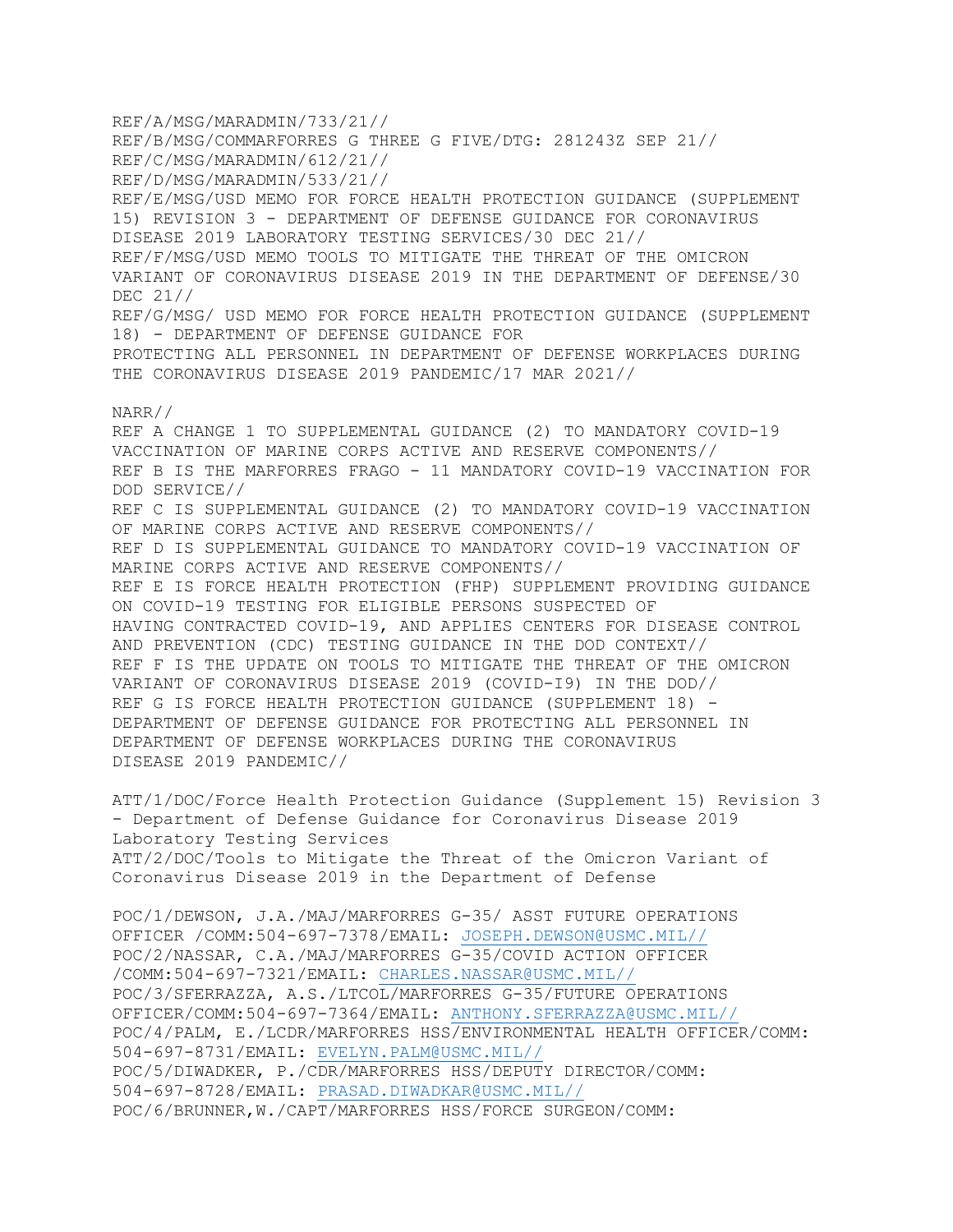504-697-8726/EMAIL: [WILLIAM.BRUNNER@USMC.MIL](mailto:WILLIAM.BRUNNER@USMC.MIL) POC/7/DALY, A./COL/STAFF JUDGE ADVOCATE/COMM: 504-697-8360/EMAIL: [ALISON.L.DALY@USMC.MIL](mailto:ALISON.L.DALY@USMC.MIL) POC/8/COATES,S.M./CAPT/MARFORRES REL SVC/FORCE CHAPLAIN/COMM:504-352-7581/EMAIL:STEPHEN.COATES@USMC.MIL// POC/9/MARFORRES CDO/COMM: 504-697-7357/EMAIL: [MARFORRESCDO@usmc.mil//](mailto:MARFORRESCDO@usmc.mil//)

RMKS//

1. Updates to Marine Corps guidance via reference (a) drives modification of reference (b). The following paragraphs are hereby added. All other requirements remain in effect.

2. Isolation Requirements. 2.A. If laboratory positive: Regardless of vaccination status, the individual becomes a COVID-19 case and must be isolated.

2.A.1. The individual will stay isolated for 5 days (day 0 is the day of specimen collection).

2.A.2. The individual may leave isolation after 5 days, if no symptoms are present or if they are afebrile for more than 24 hours and any remaining symptoms are resolved. Mask wearing must continue for 5 days after leaving isolation when around others, even if mask wearing is not otherwise required by DoD guidance.

2.A.3. If fever, shortness of breath, or severe fatigue start or persist, the individual will stay isolated until these symptoms resolve.

2.A.4. A negative test is not required to discontinue isolation due to difficulty interpreting persistent positive results. This is consistent with CDC's recommendation to NOT test during the 90-day period following initial diagnosis. This applies to all viral testing methodologies, including antigen testing.

2.B. If laboratory negative: The individual should be followed to ensure he/she clinically improves.

2.B.1. If laboratory negative and asymptomatic or clinically improved: The individual has no restrictions.

2.B.2. If laboratory negative and the individual does NOT clinically improve or worsens, and no other etiology is found, then consider re-testing the individual for COVID-19.

3. Quarantine Requirements.

3.A. When the close contact is an individual vaccinated with an FDA licensed or authorized COVID-l9 vaccine, quarantine is required unless the individual has: (l) received an FDA licensed or authorized COVID-19 booster dose; or (2) it has been less than 6 months since completion of the primary series with an mRNA vaccine (i.e., Pfizer-BioNTech/Comirnaty or Moderna); or (3) it has been less than 2 months since receiving a Johnson and Johnson COVID-19 vaccine dose as a primary vaccination. Regardless of vaccination status, close contacts must wear a mask around others for 10 days, even if mask wearing is not otherwise required by DoD guidance, and if practical, test on day 3-5 following exposure. If symptoms develop, then the individual must get tested and isolate